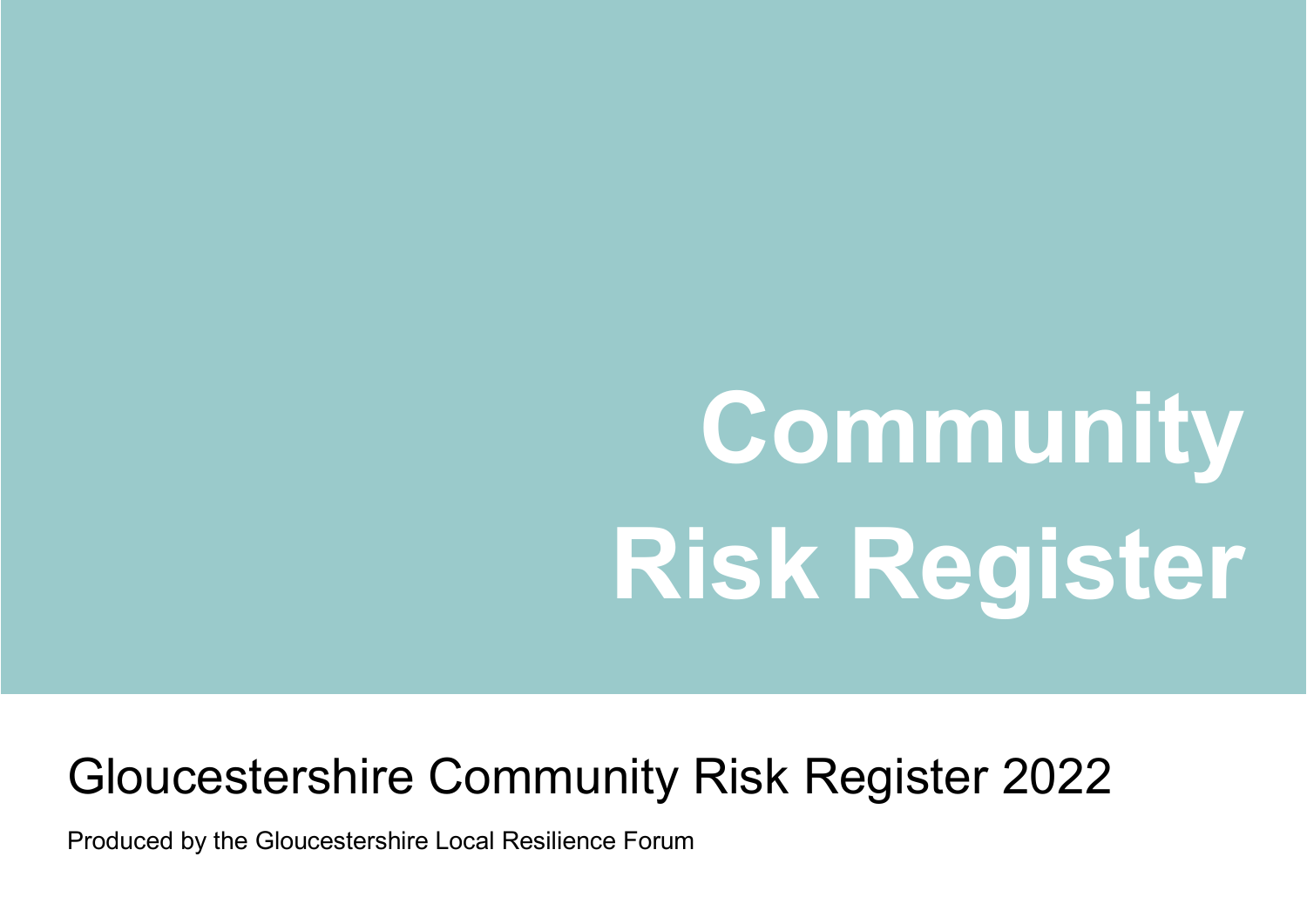

Risk assessment

Gloucestershire Local Resilience Forum ('the LRF') is a multi-agency partnership made up of representatives from the emergency services, local authorities, the NHS, the Environment Agency as well as other associated businesses, organisations and voluntary sector representatives.

We co-ordinate effective and efficient integrated emergency management arrangements within the county of Gloucestershire so as to ensure that we can prepare for, respond to, and recover from emergencies.

Further information can be found online at the [Gloucestershire Prepared](https://glosprepared.co.uk/) website.

The LRF carries out a risk assessment to identify the range of risks present in the community, assess the likelihood of their occurrence together with the health, social, economic and environmental impacts that would occur in the event of the risk happening.

We use a national risk assessment – the National [Risk Register](https://www.gov.uk/government/publications/national-risk-register-2020) – which is reviewed periodically by government, to help guide our assessment and local knowledge from our multi-agency partners to ensure that our assessment is relevant for Gloucestershire.

The completed risk assessment is used to help prioritise the work we do to ensure emergency preparedness. It can also help you be prepared – being prepared can help reduce the effects on people's lives, reduce the need for support from others and enable you to support the vulnerable members of your community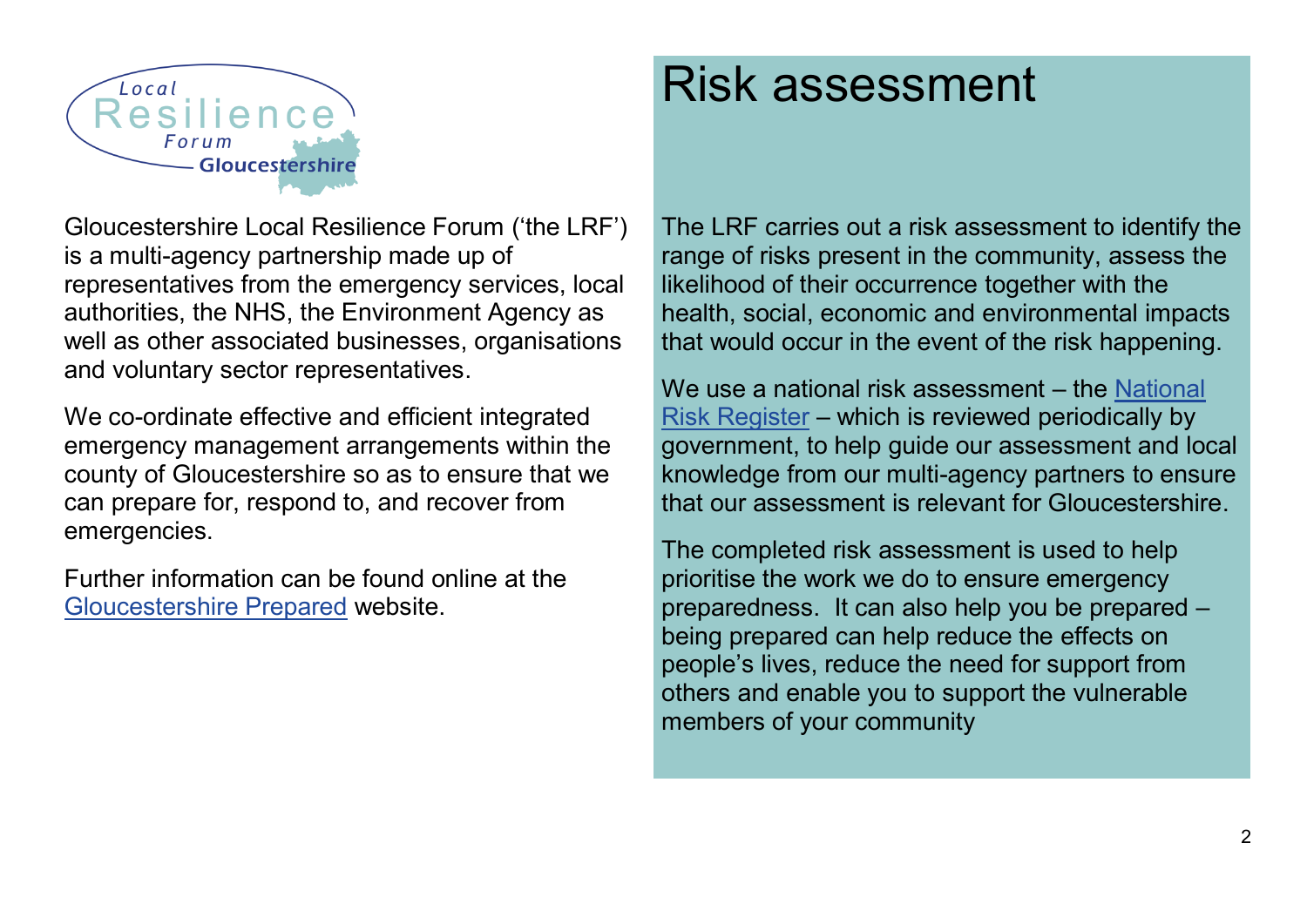### Top risks

The key risks in Gloucestershire are listed below and are explained later in this document. We have not included every potential risk, only the ones that are most likely to happen or which may cause the most significant impact.

- Terrorism
- Cyber attack
- Infectious disease
- Extreme weather
- Electricity supply failure
- Flooding
- Fuel supply disruption

# Emergencies can happen at any time

If you are in danger or believe the situation to be an emergency **call 999** immediately. Follow the advice of the emergency services. Do not put yourself or others in danger – help yourself before attempting to help others.

If you are not in danger but may be affected indirectly, you may be advised to

### **GO IN, STAY IN, TUNE IN**

- **Go in**side a safe building.
- **Stay inside until you are advised** otherwise
- **Tune in**to local radio, TV and trusted social media to find out more

For further information visit [Gloucestershire Prepared.](https://glosprepared.co.uk/)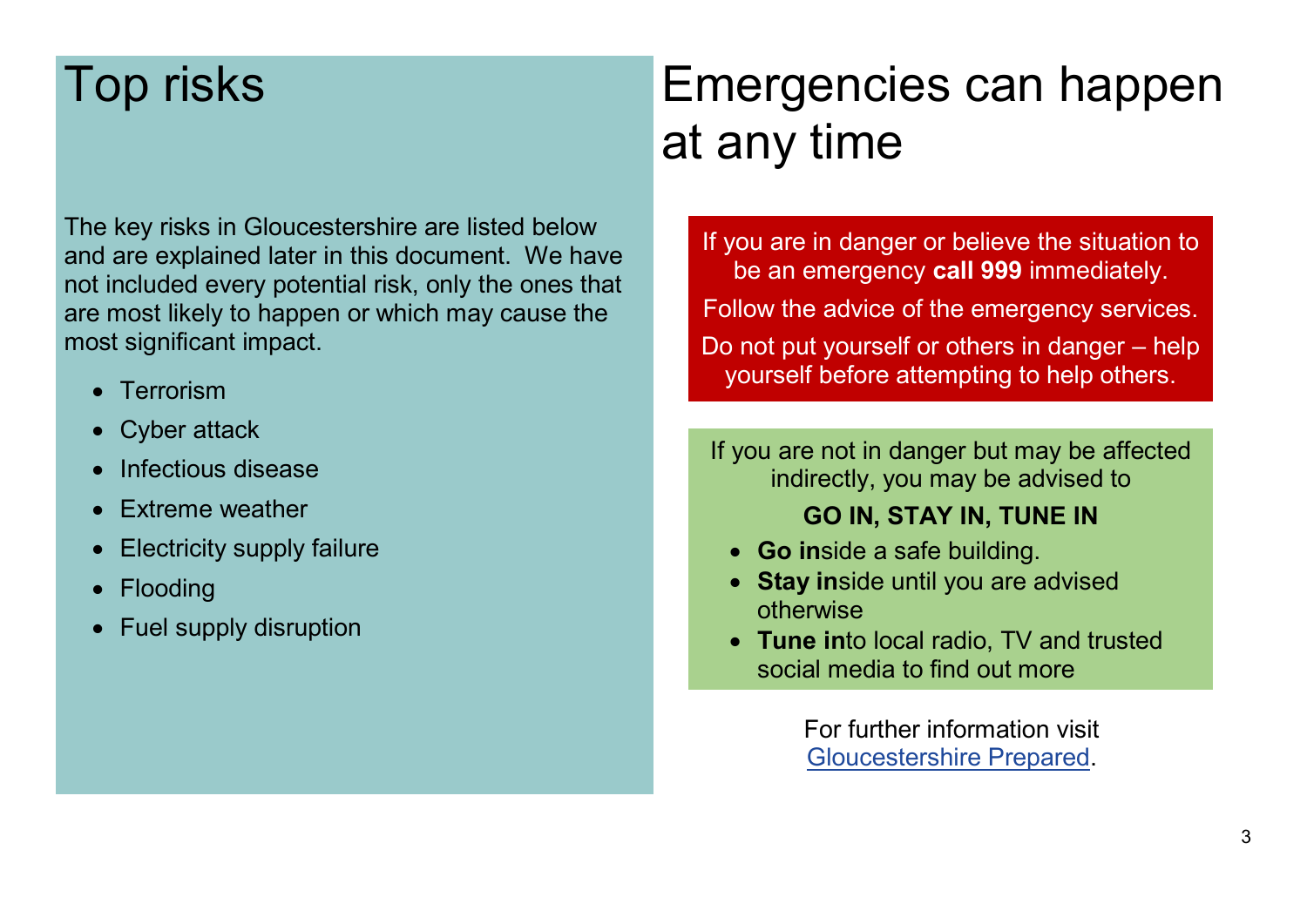### Risk matrix

We assess risks by looking at the likelihood of them occurring and by considering the potential impacts to health, the local economy, the local environment and to people's daily lives and behaviour. Only the key risks are shown here.

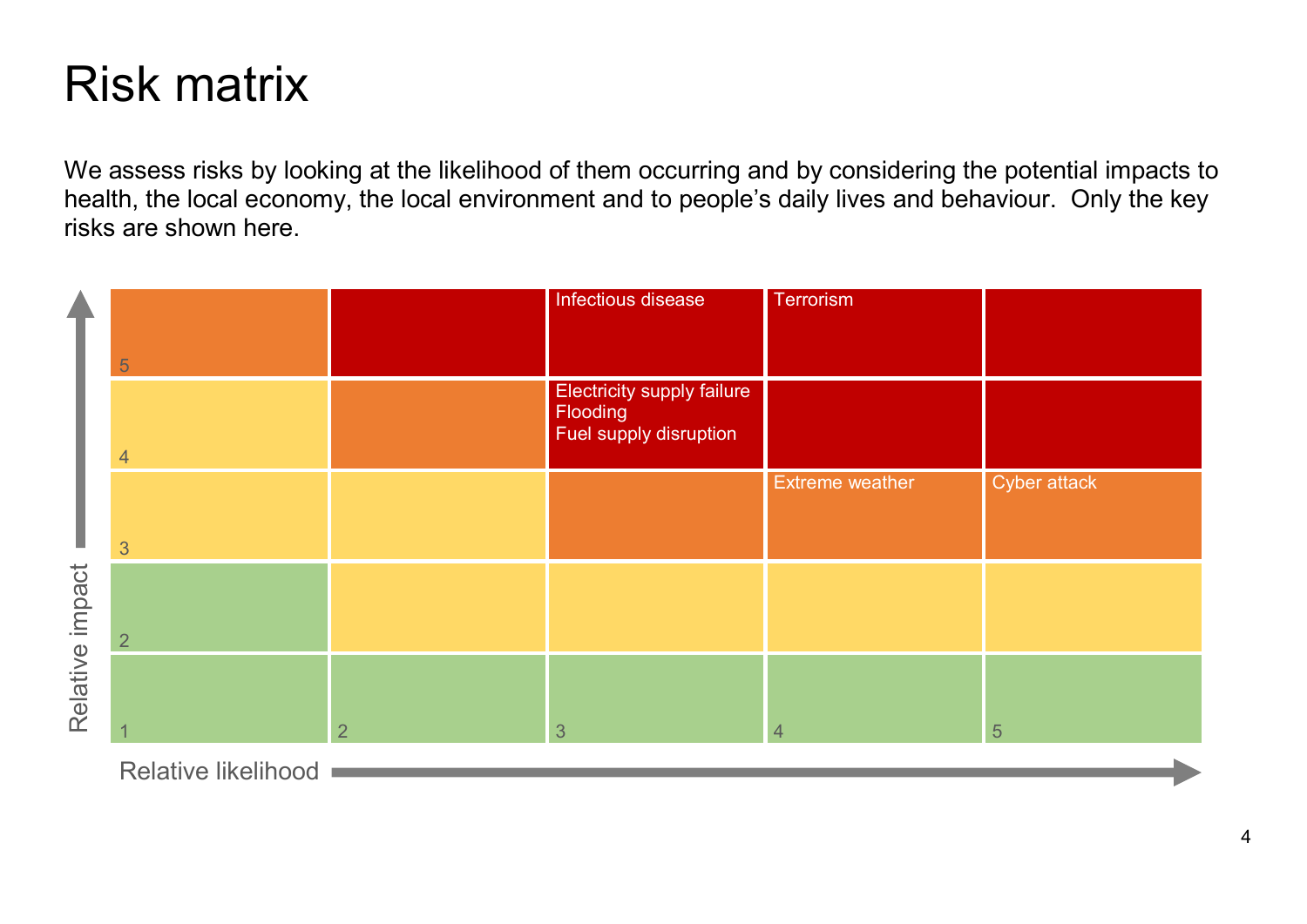# Terrorism

The threat of terrorism in the UK is IN THE RARE EVENT OF real, but with a little knowledge you can increase your safety and help protect yourself against a terrorist attack. Find out more at [https://www.gloucestershire.police](https://www.gloucestershire.police.uk/advice/advice-and-information/t/terrorism-in-the-uk/) [.uk/advice/advice-and](https://www.gloucestershire.police.uk/advice/advice-and-information/t/terrorism-in-the-uk/)[information/t/terrorism-in-the-uk/.](https://www.gloucestershire.police.uk/advice/advice-and-information/t/terrorism-in-the-uk/)

To report an imminent threat **call 999**.

To report suspicious behaviour or activity call the confidential Anti-Terrorist Hotline on 0800 789 321.

# a firearms or weapons attack





**TELL** 

to a place of safety. This is a far better option than to surrender or negotiate. If there's nowhere to go, then …

#### It's better to hide than to confront. Remember to turn your phone to silent and turn off vibrate. Barricade yourself in if you can. Then finally and only when it is safe to do so ...

the police by calling 999.

To find out more and to view a short information video, visit [www.npcc.police.uk/NPCCBusine](file://///ww-fp-1/EMS/GENERAL/LRF/LRF%20Groups%20inc%20minutes/Risk%20&%20Planning/Risks%202020-21/CRR/Publicly%20available%20CRR/www.npcc.police.uk/NPCCBusinessAreas/WeaponAttacksStaySafe.aspx) [ssAreas/WeaponAttacksStaySafe.](file://///ww-fp-1/EMS/GENERAL/LRF/LRF%20Groups%20inc%20minutes/Risk%20&%20Planning/Risks%202020-21/CRR/Publicly%20available%20CRR/www.npcc.police.uk/NPCCBusinessAreas/WeaponAttacksStaySafe.aspx) [aspx.](file://///ww-fp-1/EMS/GENERAL/LRF/LRF%20Groups%20inc%20minutes/Risk%20&%20Planning/Risks%202020-21/CRR/Publicly%20available%20CRR/www.npcc.police.uk/NPCCBusinessAreas/WeaponAttacksStaySafe.aspx)

Online counter terrorism training is available at [https://www.counter](https://ct.highfieldelearning.com/) [terrorism.police.uk/actelearning/.](https://ct.highfieldelearning.com/)

For details of official helplines and support services available to victims, survivors, witnesses, family members and all those affected by terrorism visit [https://victimsofterrorism.campaign](https://victimsofterrorism.campaign.gov.uk/) [.gov.uk/.](https://victimsofterrorism.campaign.gov.uk/)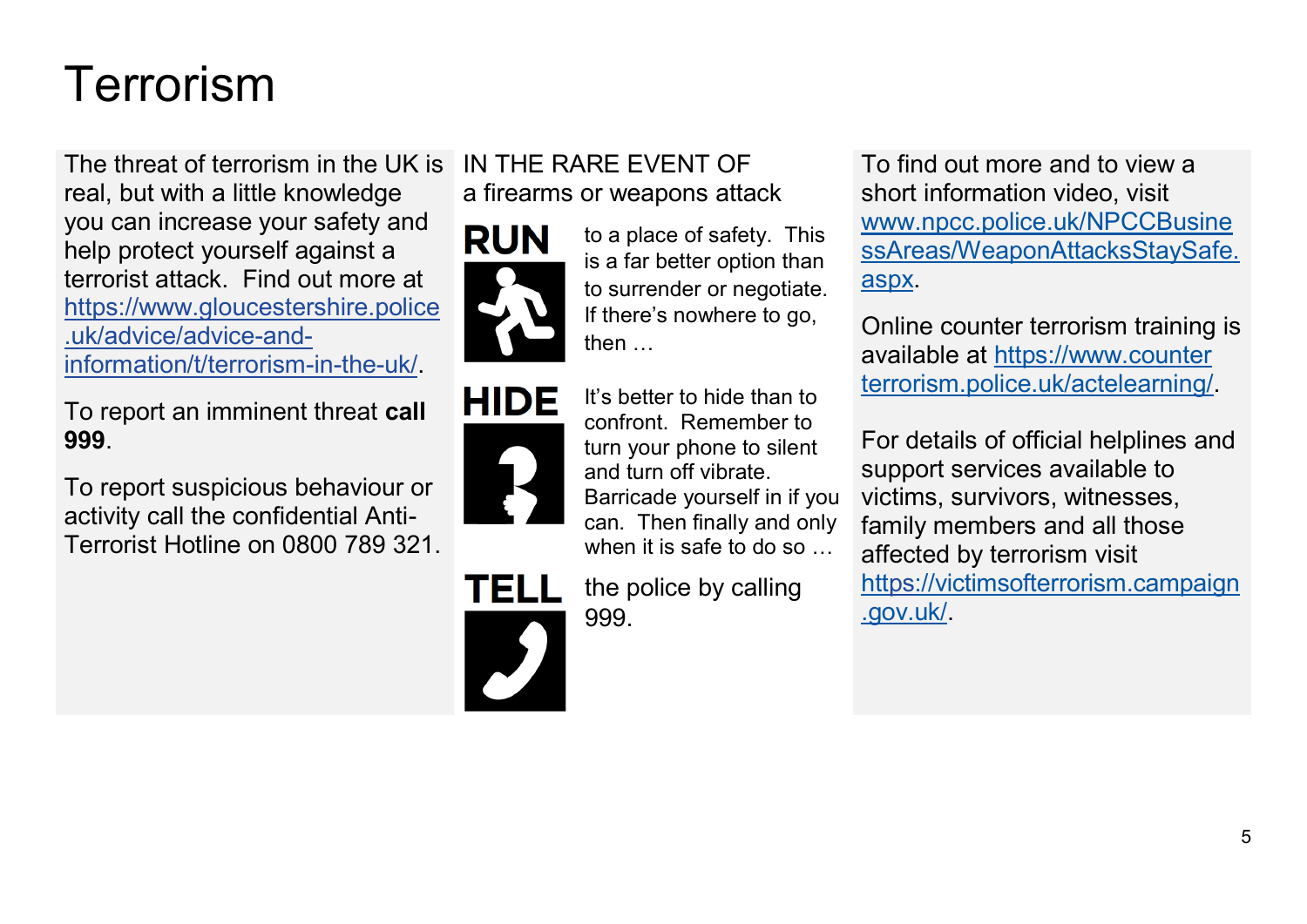

Cyber crime continues to rise in scale and complexity, affecting essential services, businesses and individuals alike. Cyber crime costs the UK billions of pounds, causes untold damage, and threatens national security.

Being cyber aware is important because smartphones, computers and the internet are now such a fundamental part of modern life, that it's difficult to imagine how we'd function without them. From online banking and shopping, to e-mail and social media, it's more important than ever to take steps that can prevent cyber criminals getting hold of our accounts, data, and devices.

The National Cyber Security Centre provides cyber security advice to protect you and your family – and the technology you rely on. For more information visit [https://www.ncsc.gov.uk/section/in](https://www.ncsc.gov.uk/section/information-for/individuals-families) [formation-for/individuals-families.](https://www.ncsc.gov.uk/section/information-for/individuals-families)



### **ActionFraud** National Fraud & Cyber Crime Reporting Centre WW.0300 123 2040 WW.

Action Fraud is the UK's national reporting centre for fraud and cybercrime and is where you should report fraud if you have been scammed, defrauded or have experienced cyber crime. Call the number above or report online at [https://www.actionfraud](https://www.actionfraud.police.uk/) [.police.uk/.](https://www.actionfraud.police.uk/)

You can sign up for free to Action Fraud Alert to receive direct, verified, accurate information about scams and fraud in your area by e-mail, recorded voice and text message, see [https://](https://www.actionfraud.police.uk/sign-up-for-action-fraud-alert) [www.actionfraud.police.uk/sign](https://www.actionfraud.police.uk/sign-up-for-action-fraud-alert)[up-for-action-fraud-alert.](https://www.actionfraud.police.uk/sign-up-for-action-fraud-alert)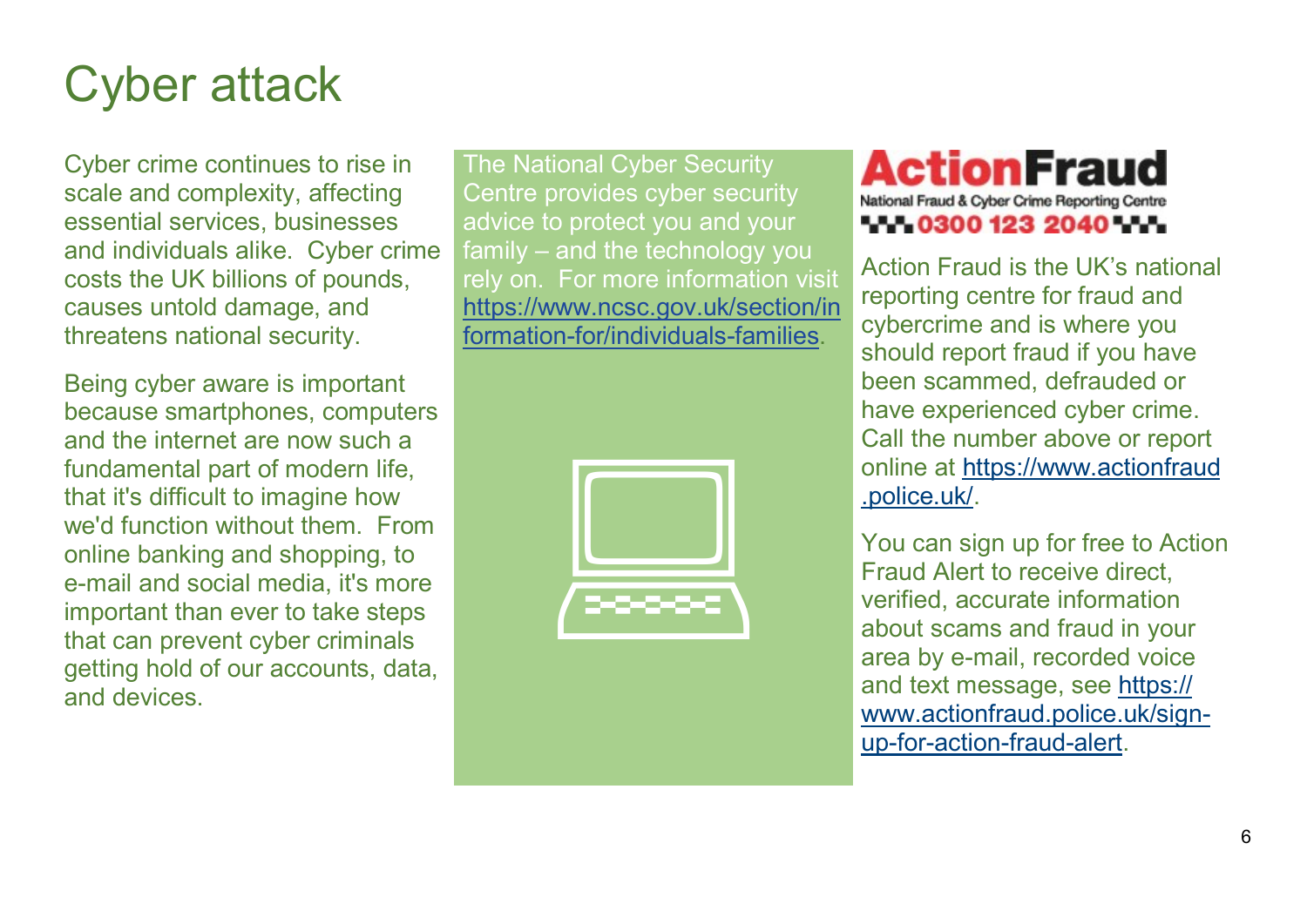### Infectious disease

Despite the recent experience of COVID-19, there is still a high likelihood of an infectious disease or pandemic occurring.

Pandemics and significant disease outbreaks present a real and daunting challenge to the economic and social wellbeing of the country, as well as a serious risk to the health of the population.

The UK Health Security Agency (UKHSA) monitors emerging infectious diseases and is responsible for helping protect members of the community from the impact of infectious diseases and other health threats.

As was the case for COVID-19, specific information and actions to take will be shared locally and nationally if an infectious disease or pandemic occurs.



Good face and hand hygiene remains a key way to prevent the spread of germs.



|  |  | Germs can live for several hours o        |  |
|--|--|-------------------------------------------|--|
|  |  | tissues. Dispose of your tissue as soon a |  |

possible







surface you touch. Clean your hands a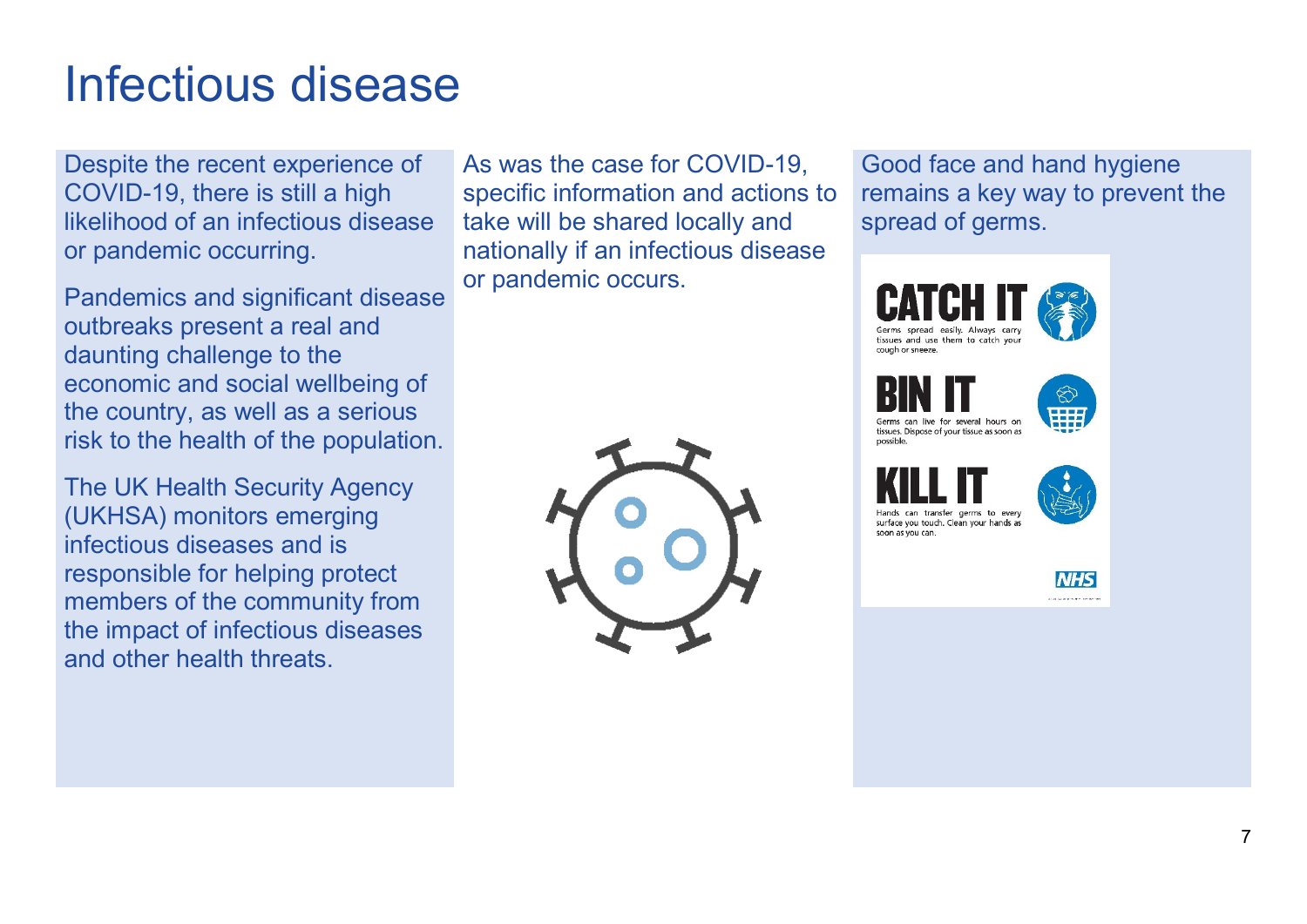### Extreme weather

Global warming driven by human activity is a direct cause of climate change. The UK already experiences weather extremes such as heavy snow and strong winds. As the planet warms, the intensity, frequency and duration of extreme weather events such as heatwaves and heavy rainfall are expected to increase.

The Met Office is the national meteorological service for the UK. Amongst other services it provides Severe Weather Warnings, which aim to give advance warning of extreme weather to the public, businesses, emergency services and government.

#### BE PREPARED

- Listen to weather forecasts and heed any warnings of extreme weather
- Plan any journeys or activities with the weather in mind
	- Only travel if essential if you have to travel in severe weather check and prepare your vehicle first. Make sure you have appropriate clothing and emergency supplies (including bottled water) in your vehicle



Sign up to weather warnings [https://www.metoffice.gov.uk/abou](https://www.metoffice.gov.uk/about-us/guide-to-emails) [t-us/guide-to-emails.](https://www.metoffice.gov.uk/about-us/guide-to-emails) You can also receive alerts to your mobile phone via the Met Office app

Heat health guidance [https://www.metoffice.gov.uk/weat](https://www.metoffice.gov.uk/weather/warnings-and-advice/seasonal-advice/health-wellbeing/hot-weather-and-its-impacts) [her/warnings-and](https://www.metoffice.gov.uk/weather/warnings-and-advice/seasonal-advice/health-wellbeing/hot-weather-and-its-impacts)[advice/seasonal-advice/health](https://www.metoffice.gov.uk/weather/warnings-and-advice/seasonal-advice/health-wellbeing/hot-weather-and-its-impacts)[wellbeing/hot-weather-and-its](https://www.metoffice.gov.uk/weather/warnings-and-advice/seasonal-advice/health-wellbeing/hot-weather-and-its-impacts)[impacts](https://www.metoffice.gov.uk/weather/warnings-and-advice/seasonal-advice/health-wellbeing/hot-weather-and-its-impacts)

Winter preparedness [https://www.metoffice.gov.uk/weat](https://www.metoffice.gov.uk/weather/warnings-and-advice/seasonal-advice/health-wellbeing/stay-well-in-winter) [her/warnings-and](https://www.metoffice.gov.uk/weather/warnings-and-advice/seasonal-advice/health-wellbeing/stay-well-in-winter)[advice/seasonal-advice/health](https://www.metoffice.gov.uk/weather/warnings-and-advice/seasonal-advice/health-wellbeing/stay-well-in-winter)[wellbeing/stay-well-in-winter](https://www.metoffice.gov.uk/weather/warnings-and-advice/seasonal-advice/health-wellbeing/stay-well-in-winter)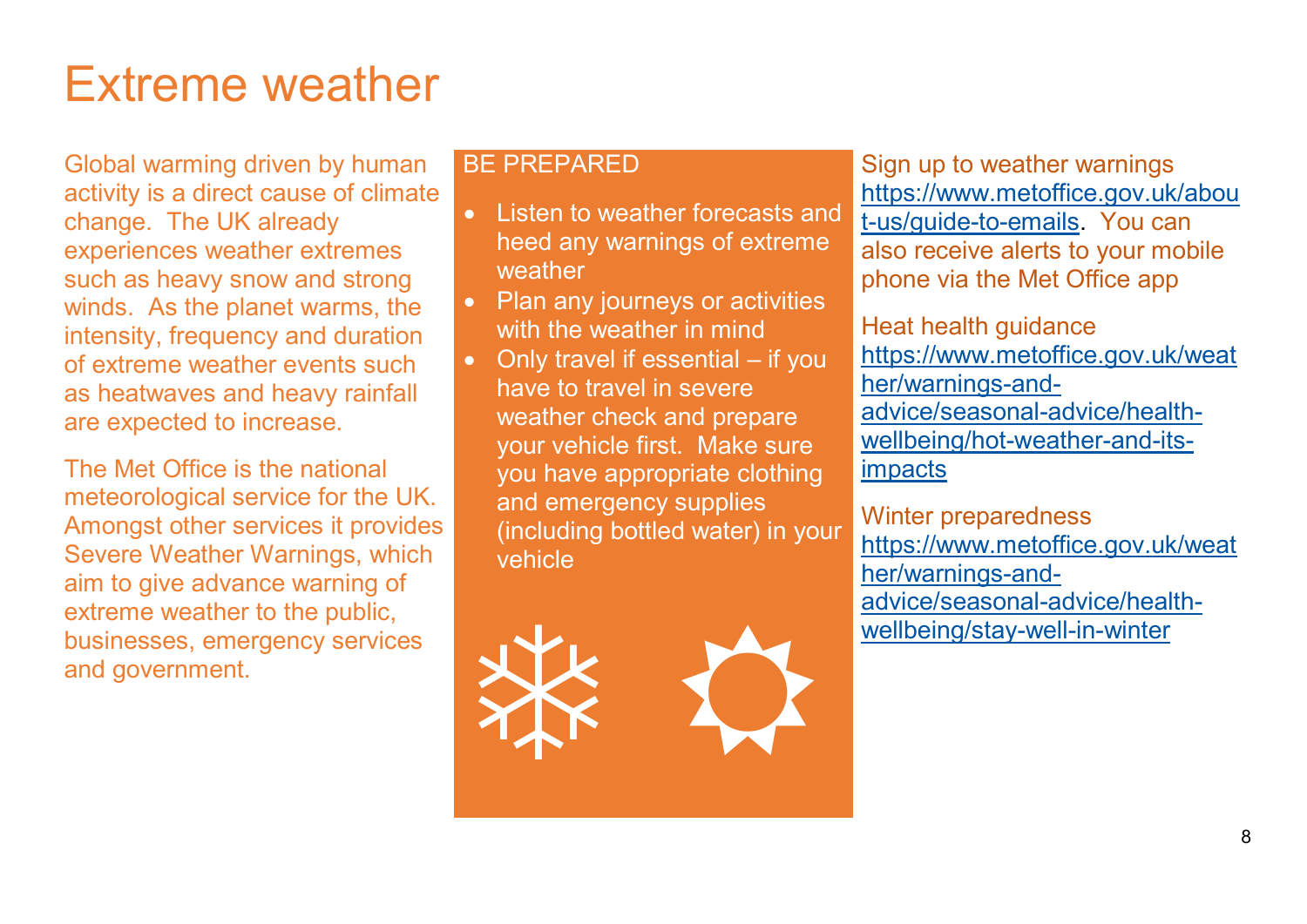# Electricity supply failure

Whilst the risk of a national or regional supply failure is considered unlikely, our reliance on electricity means that even localised outages can have severe impacts on those affected.

If significant damage is caused to the transmission lines, perhaps as a result of severe weather, it could be days or weeks before some parts of the supply network are fully recovered and power is restored.

### IF YOU HAVE NO ELECTRICITY

- Check if your neighbours have also lost supply – knowing if others are affected will make a difference to what you should do
- If you have a pre-pay meter, check you still have credit
- Contact your distributor to report the fault and ask for information

### IF YOU LOSE POWER FOR A PROLONGED PERIOD, TAKE PRECAUTIONS TO STAY SAFE

- Do not use of candles keep a torch and batteries handy
- Make sure your home is well insulated – a well-insulated house can stay warm for 12 hours or longer
- Register with your utility provider 's Priority Services Register if you consider yourself to be vulnerable

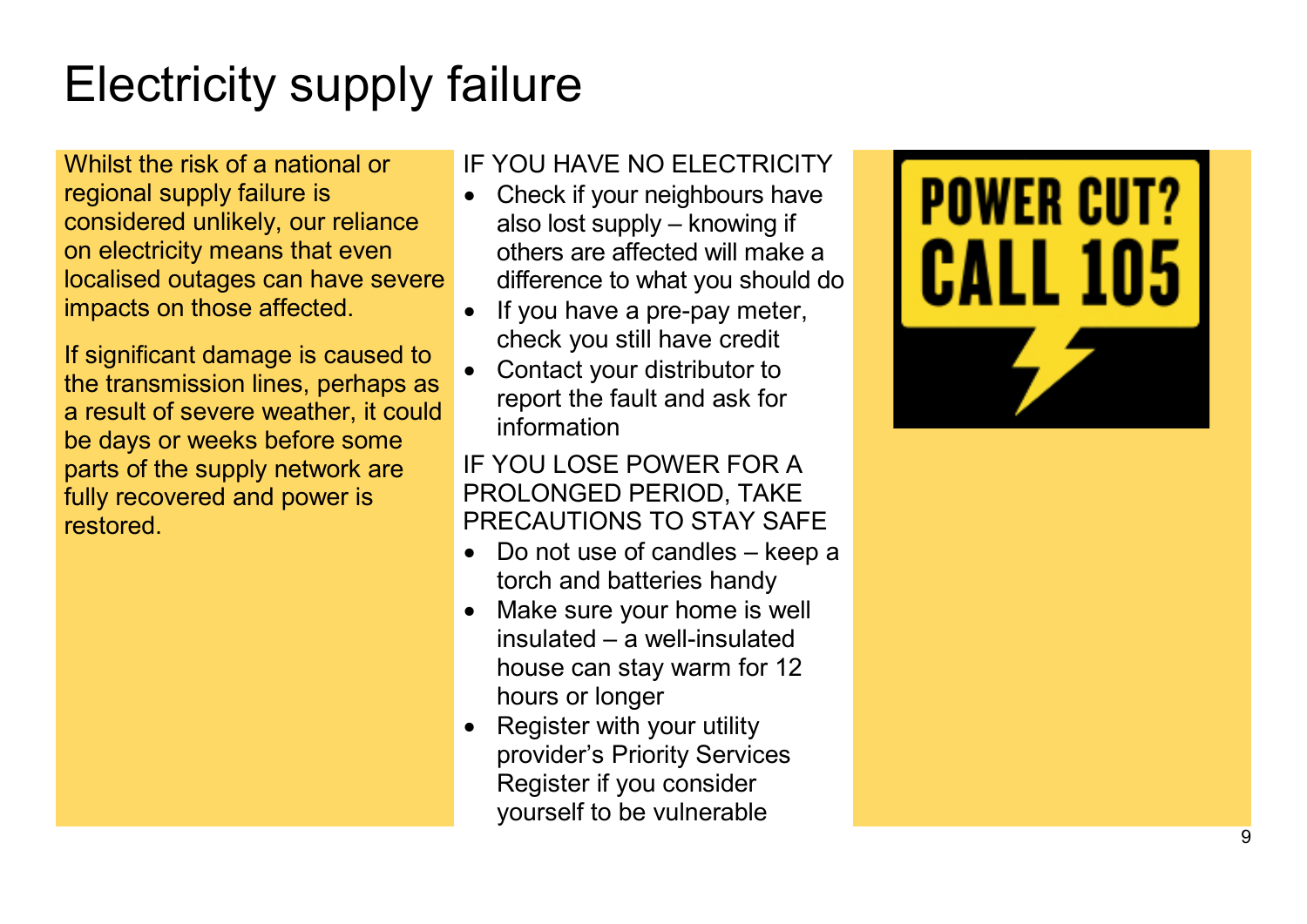# **Flooding**

Gloucestershire has experienced significant flood events in 2007, 2012, 2014 and the winter of 2019/2020, as well as localised flooding incidents. Almost 11,000 properties in the county are at 1% risk in any year from river flooding.

Damage and disruption can also be caused by surface water flooding (usually resulting from heavy rain over a short period) – and unlike river flooding, surface water flooding is much more difficult to predict.

The Environment Agency estimates that the average cost of flooding to a house is around £30,000 as well as the impacts to your mental health and wellbeing.

#### BE PREPARED

- Check whether you are at risk from flooding
- Prepare in advance to reduce the damage and disruption flooding can cause
- Sign up for flood warnings from the Environment Agency – these warn residents and businesses in flood risk areas about river flooding
- Produce a flood plan for your home or business – this will help you to act quickly and to make practical decisions in the event of a flood

Read the flood guide [https://www.](https://www.gloucestershire.gov.uk/planning-and-environment/flood-risk-management/flood-guide/) [gloucestershire.gov.uk/planning](https://www.gloucestershire.gov.uk/planning-and-environment/flood-risk-management/flood-guide/)[and-environment/flood-risk](https://www.gloucestershire.gov.uk/planning-and-environment/flood-risk-management/flood-guide/)[management/flood-guide/](https://www.gloucestershire.gov.uk/planning-and-environment/flood-risk-management/flood-guide/)

Register for free flood warnings [https://www.gov.uk/sign-up-for](https://www.gov.uk/sign-up-for-flood-warnings)[flood-warnings](https://www.gov.uk/sign-up-for-flood-warnings) or call 0345 988 1188

[Flood plan template for your home](https://assets.publishing.service.gov.uk/government/uploads/system/uploads/attachment_data/file/444659/LIT_4112.pdf)

[Flood plan template for your](https://assets.publishing.service.gov.uk/government/uploads/system/uploads/attachment_data/file/410606/LIT_5284.pdf)  [business](https://assets.publishing.service.gov.uk/government/uploads/system/uploads/attachment_data/file/410606/LIT_5284.pdf)

Advice [on the Flood Re scheme](https://www.floodre.co.uk/) – [a joint initiative between](https://www.floodre.co.uk/) [government and insurers to make](https://www.floodre.co.uk/)  [flood insurance cover more](https://www.floodre.co.uk/)  affordable [for those in high risk](https://www.floodre.co.uk/)  [areas](https://www.floodre.co.uk/)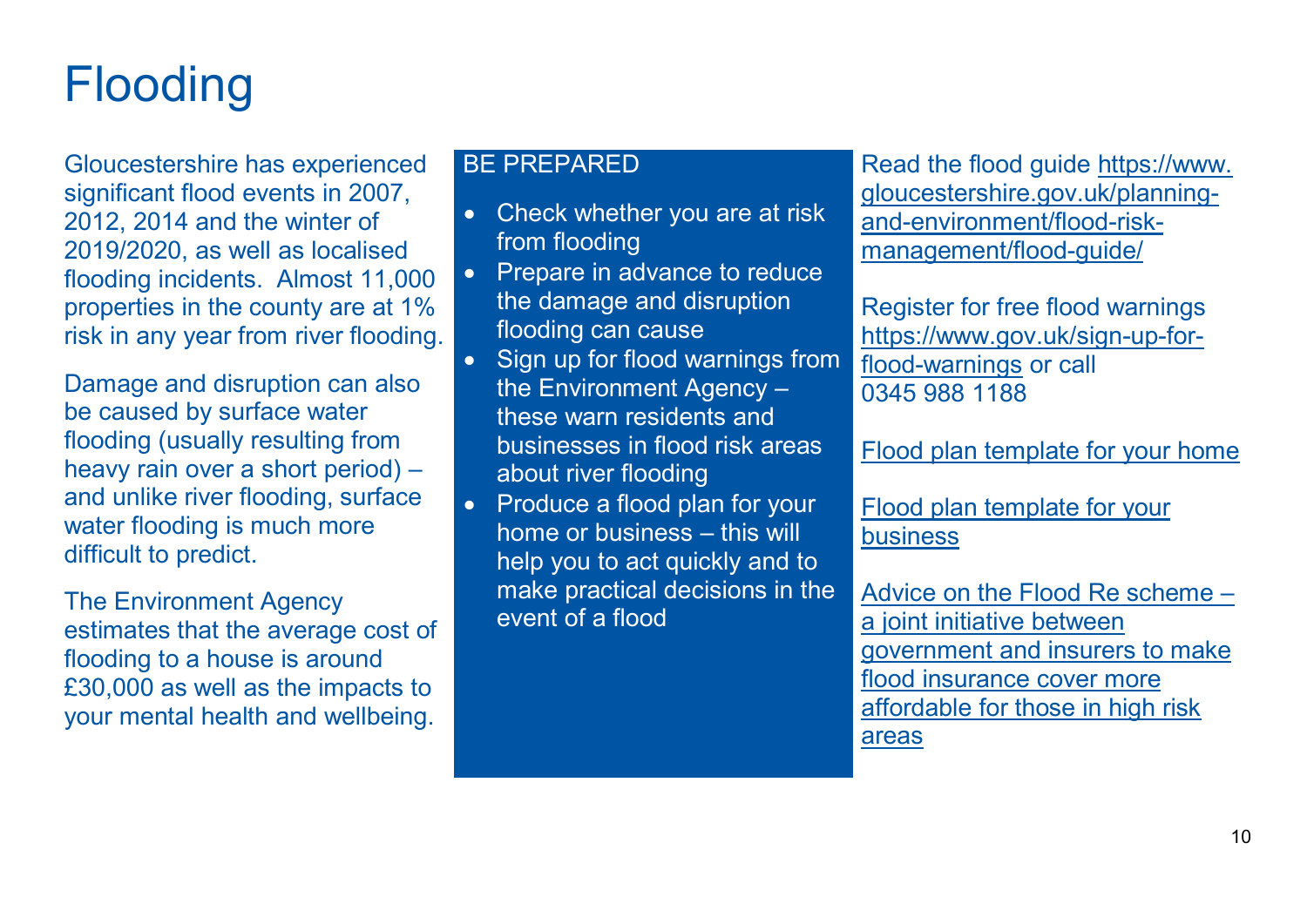# Fuel supply disruption

There is usually good availability of fuel within the UK. However there have been examples within recent years of brief disruptions to supply, both on a regional and national basis.

A disruption could be caused by a number of factors, including scarcity of supply, a technical problem with part of the fuel supply infrastructure, industrial action or public protest.

The Government and oil industry have in place a range of measures which aim to reduce disruption in the event of a significant fuel supply disruption.

### BE PREPARED

- Reduce your dependency on fuel for transport – walking, cycling, car-sharing and public transport may be viable options
- Work from home if you can if there are disruptions to fuel supplies
- Maintain your vehicle so that it is as fuel-efficient as possible

In the event of fuel supply disruption **do not panic buy** – this could reduce available supplies further and make it more difficult for the vulnerable, essential services and emergency responders to obtain fuel.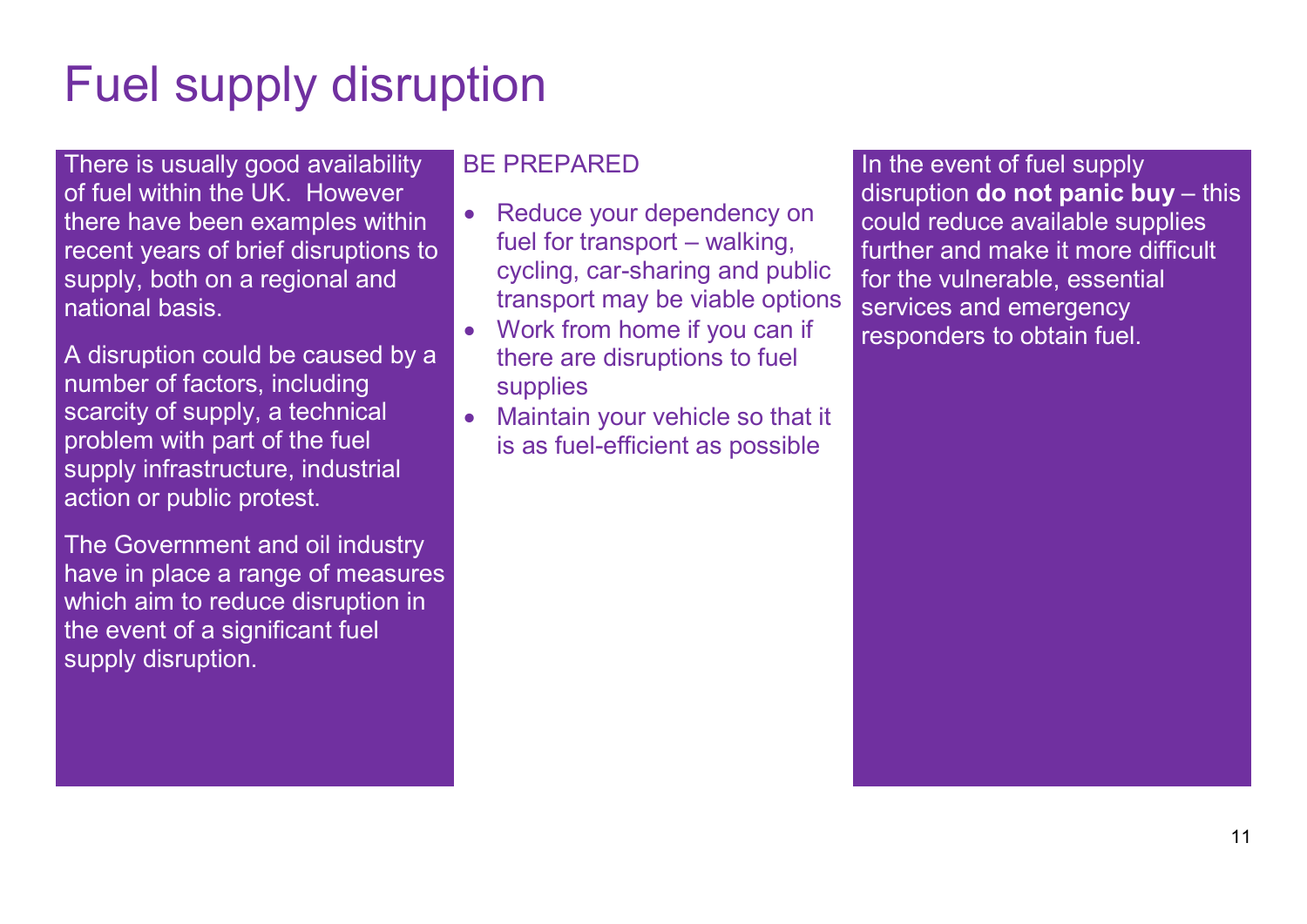# What you can do to prepare

### **Individuals and households**

Quick and easy preparation:-

- Make sure you have suitable insurance
- Put together a 'grab bag' of things you will need in an emergency
- Think about where you would go and stay and how you would get there if an emergency meant that you could not stay at home
- Develop an emergency plan discuss it with your family and friends so that they know what to do

For further advice see the information we have made available at [https://www.glosprepared.co.uk/preparing](https://www.glosprepared.co.uk/preparing-your-family/)[your-family/](https://www.glosprepared.co.uk/preparing-your-family/) and the Government resources at [https://www.gov.uk/government/publications/preparing-for](https://www.gov.uk/government/publications/preparing-for-emergencies/preparing-for-emergencies#prepare-yourself-for-emergencies)[emergencies/preparing-for-emergencies#prepare-yourself-for-emergencies](https://www.gov.uk/government/publications/preparing-for-emergencies/preparing-for-emergencies#prepare-yourself-for-emergencies)

### **Businesses**

Identify and prepare for the hazards and threats that may disrupt your operations:-

- Analyse your business and assess the risk of disruption
- Develop appropriate emergency procedures and business continuity plans
- Exercise your plans and arrangements test and rehearse them so that you can be sure everyone understands them, knows what to do and so that you can be reassured your plans are fit for purpose

For further advice see the information we have made available at [https://www.glosprepared.co.uk/preparing](https://www.glosprepared.co.uk/preparing-your-business/)[your-business/](https://www.glosprepared.co.uk/preparing-your-business/) and the Government resources at [https://www.gov.uk/guidance/resilience-in-society](https://www.gov.uk/guidance/resilience-in-society-infrastructure-communities-and-businesses%23business-continuity)[infrastructure-communities-and-businesses#business-continuity](https://www.gov.uk/guidance/resilience-in-society-infrastructure-communities-and-businesses%23business-continuity)